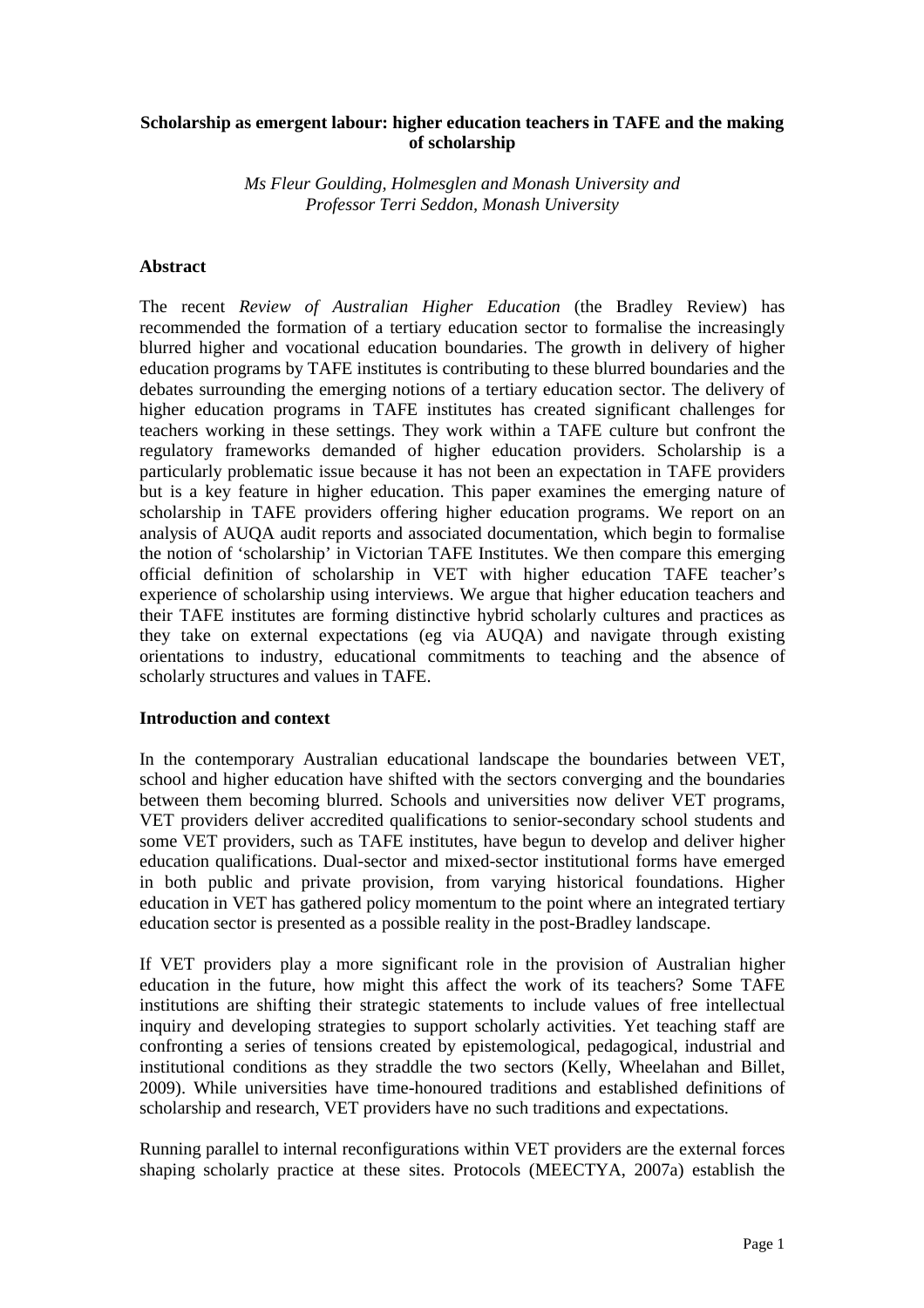criteria against which non-self accrediting institutions, such as TAFE institutes, demonstrate their capacity to deliver higher education and have their courses judged for accreditation. As higher education providers receiving public monies in the form of HELP loans from students deferring their fees, they also commit to quality audit by the Australian Universities Quality Agency (AUQA). The current state-based registering authorities and the AUQA espouse 'official' notions of scholarship and research, which influences the internal policies and procedures of these providers, which in turn cuts to the core of teachers' work.

Despite 'official' notions and traditions of scholarship embodied in regulatory arrangements and institutional values, policies and procedures, higher education teachers in TAFE filter, contest, evade and embrace new scholarly practices. What emerges in practice at TAFE institutes is rarely what the policy agenda say it should be (Angus and Seddon, 2000) and, ultimately, distinctive orientations towards scholarship and understandings of the 'space for action' will emerge for individuals and collectives. In an attempt to define what is distinctive about scholarship in TAFE, this study explored the ways an official definition and the practical work of scholarship is developing in Victorian TAFE institutes. Assuming the position that scholarship is a product of teachers' labour, we sought to understand how scholarship is being made in this emergent space and to explore what it's like for the individuals involved to undertake scholarly activities in this context.

# **Literature review**

Kelly, Wheelahan and Billet (2009) note that higher education provision by TAFE institutes parallels the more established provision of higher education programs in internationally analogous institutions, such as community colleges in the United States and Canada and further education colleges in the United Kingdom. Therefore, much of the literature on higher education in VET contexts and the work of teachers in these settings is to be found in North America and the UK, although Australian-based studies are increasingly contributing to the knowledge base.

# *Higher education in VET: local and international perspectives*

Parry (2009) suggests that reinventing the mission of further education colleges (FECs) to include the delivery of short-cycle sub-degree qualifications has resulted in an unstable, uncertain and increasingly complex environment for colleges. Parry, Davies and Williams (2004) argue that 'HE in FE' should be regarded as a hybrid form, which relieves colleges from the need to use the defensive language in relation to their higher education delivery and gives claim to FECs being regarded as normal and necessary settings for higher education. In the North American context, Levin (2004) argues that the expansion of community college missions to include full baccalaureates delivery not only alters the institutional purpose, but challenges institutional identity. Like Parry, Davies and Williams (2004), Levin suggests that this hybrid organisational identity leads to a new institution, which may cause insoluble problems and resource stress. In the Australian context Wheelahan *et al* (2009) conclude that the sectoral distinctions between VET and higher education, with their different curriculum, funding, reporting, quality assurance and administrative arrangements, make it more difficult than necessary for TAFE institutes to develop their higher education provision. The authors call for consistent regulatory and funding arrangements, a national framework of academic standards, a single tertiary education industrial award and support for development of higher education staff, pedagogy and curriculum within TAFE.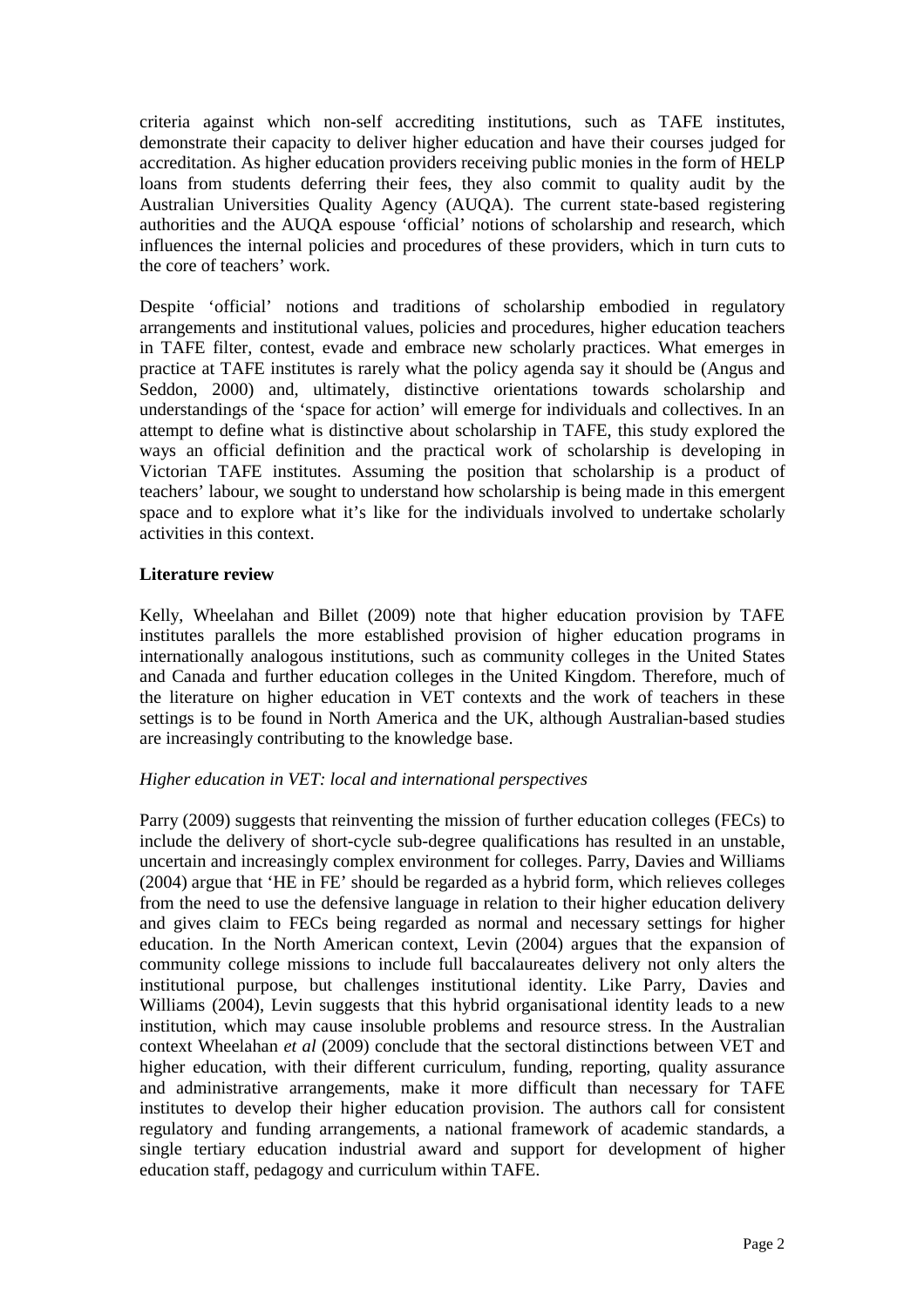#### *Higher education teachers' work in VET institutions*

Turner, McKenzie and Stone (2009) depict the identity of FE teachers as being fragmented owing to their vocational background and their associated professional values and skills, but find that general traits of higher education lecturers in FE settings can be indentified in regard to the relationship they have with their students and their teaching and learning focussed approach to scholarly activity. Likewise, Young (2002) concludes that FEC higher education lecturers' professional identities tend to be more strongly rooted in teaching, with a weaker identification with subject-based disciplines. Kelly, Wheelahan and Billet (2009) argue that, in Australian TAFE institutions, higher education teachers' identities are bifurcated along sectoral lines. Their location within a dominant VET environment, on the one hand, has physical, industrial and resource implications and brings with it expectations of industry connectivity and responsiveness. Yet, they are also expected to have or be undertaking post-graduate qualifications, engage in scholarship and research activities and provide teaching and learning programs that engage students in higher order skills and knowledge appropriate to higher education studies.

Young (2002) evokes a sense of isolation and lack of recognition in describing the experiences of the higher education teachers in the FE college in which her study is located. Young argues that the culture of the college is anti-academic and managerial and that, despite staff being conscious of the kinds of scholarship they would like to be involved in, there are many perceived barriers to academic development of subject knowledge and to scholarship. Lack of time, loss of opportunities for promotion on the basis of teaching, poor support for scholarly exchange amongst staff and insufficient physical resources lead the author to conclude that "the managerial ethos has squashed academic culture and created an environment, then perpetuated by staff as well as management, in which 'scholarship is the word that dare not speak its name' (p. 285). Turner *et al* (2009) likewise argue that it is around discussions of scholarly activity and research that barriers associated with cultural mismatch become most apparent.

Kelly, Wheelahan and Billet (2009) similarly conclude that higher education teachers in TAFE are organisationally located in a culture that has incongruent values to those that underpin higher education and often management practices are not informed by understanding or insight into the work of higher education teachers. Wheelahan *et al* (2009) conclude that institutions must engage in discussion and debate about what it means to construct a higher education culture and how higher education provision is, or should be, distinguished from VET. The authors remark that higher education teachers in TAFE need institutional and policy support to engage in scholarship and consider what this means in relation to research "otherwise students will be short-changed" (2009a, p. 38). Fundamentally, however, Wheelahan *et al* (2009) find key parallels between the experience of higher education teachers in TAFE and their counterparts in UK further education colleges. Teachers acknowledge that scholarship should underpin their higher education teaching, but that it is problematic. Workload arrangements, resourcing and lack of management support make this difficult to achieve.

In summary, the literature confirms the problems created by the blurring of sectoral boundaries and the shift of institutions into non-traditional sectors of education provision, such as the emerging delivery of higher education within VET institutions. Organisational and professional identities shift and institutions and its agents emerge as hybrids of both traditions. Alongside notions of shifting identity and culture are other aspects of the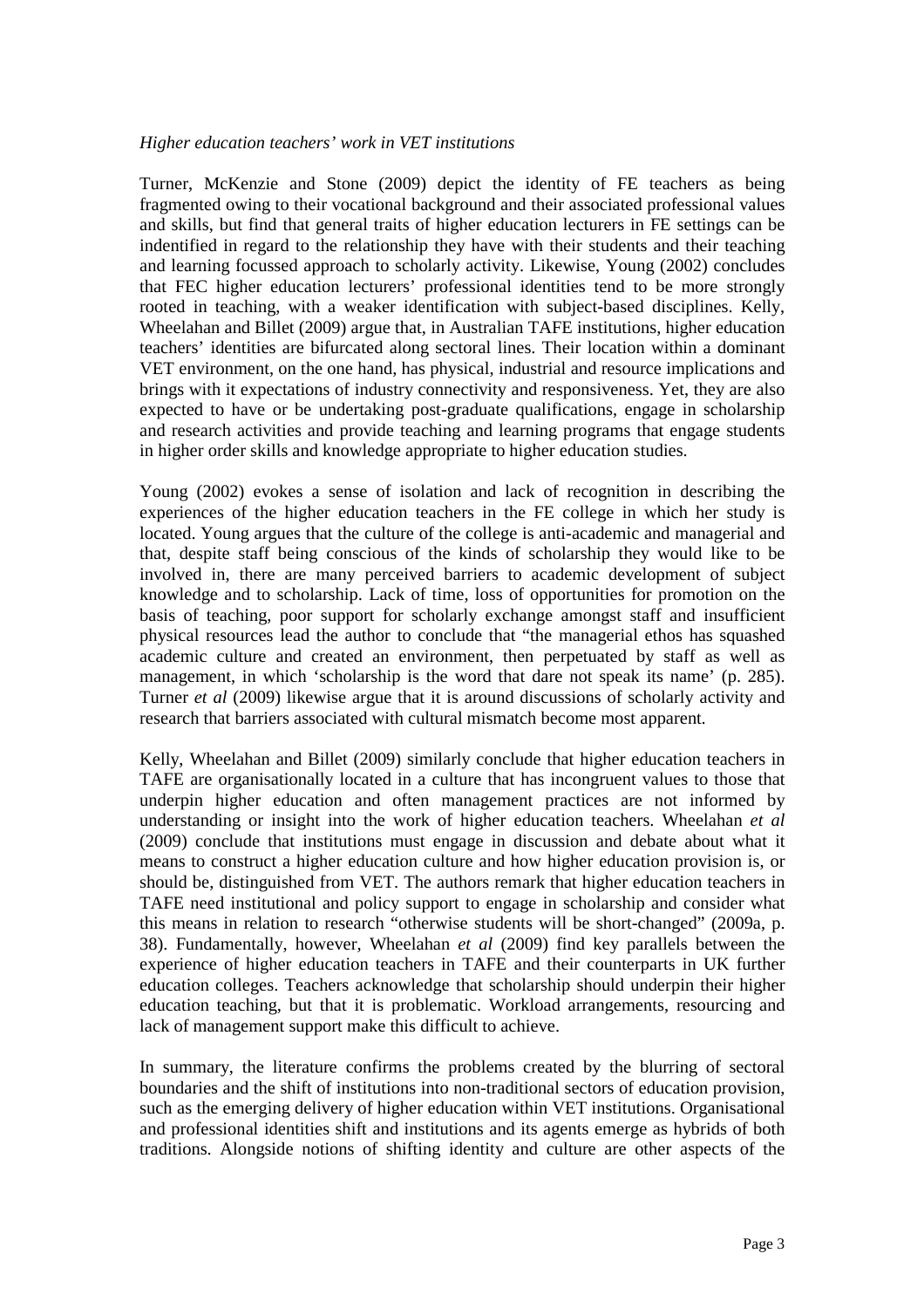teachers' work perspective (Seddon, 1994), which were used as an organising framework for this research. These included the:

- structures shaping this work including its regulatory framing and internal conditions
- work practices of teachers as they negotiate and engage in scholarship
- agency of teachers to create distinctive orientations towards scholarship.

#### **Methodology**

The methodology for this study considers one set of resources that establish external expectations for scholarship in VET providers and contrasts these with teachers' commentaries about their practice of scholarship. We use a case study approach comprising two data collection methods.

- A document analysis of key regulatory documentation and the reports of three AUQA audits of TAFE institutes, which frame the emerging 'official' definition of scholarship in VET.
- Interviews with three higher education teachers to reveal the distinctive orientations they have towards scholarship and the ways scholarship is developing at the case site.

For logistical reasons, a Melbourne metropolitan TAFE institution was selected and is referred to as Metro Institute within this paper. Teachers at the site were made aware of the nature of the study, the data that was to be collected and how it was to be used before they voluntarily agreed to participate. An explanatory statement was developed and consent forms were completed following the templates provided by the Monash University Human Research Ethics Committee, who gave ethical approval for the research to be conducted. All Metro Institute teachers expressing an interest in participating in the study were interviewed, audio-recorded and transcribed. The interview participants were anonymised as far as possible by de-identifying them and the organisation through the use of pseudonyms, which ensured confidentiality during and after the research process.

Punch (2005) identifies issues of generalisability as a common criticism or perceived limitation of case studies. Clearly this is a single case, with a small number of participants. The scope of this research, as a minor thesis within a Masters program, also limits the extent to which internal and external documentation and reports can be analysed. While this study was designed to give insight into wider issues of scholarship in VET, it is a preliminary exploratory work into the ways meanings and practices of scholarship are developing in Victorian TAFE institutes. Our purpose was not to generalise, but to problematise. We sought to identify the questions that need to be asked to better understand the context in which scholarship in VET providers is situated and the scholarly practices being developed by higher education teachers and to establish the potential for further and larger studies.

# **Results**

The documentation selected for analysis included the *National Protocols for Higher Education Approvals Processes* (MCEETYA, 2007a), the *National Guidelines for Higher Education Approval Processes* that relate to non self-accrediting institutions (MCEETYA, 2007b) and the reports of the three TAFE institutions audited to date by the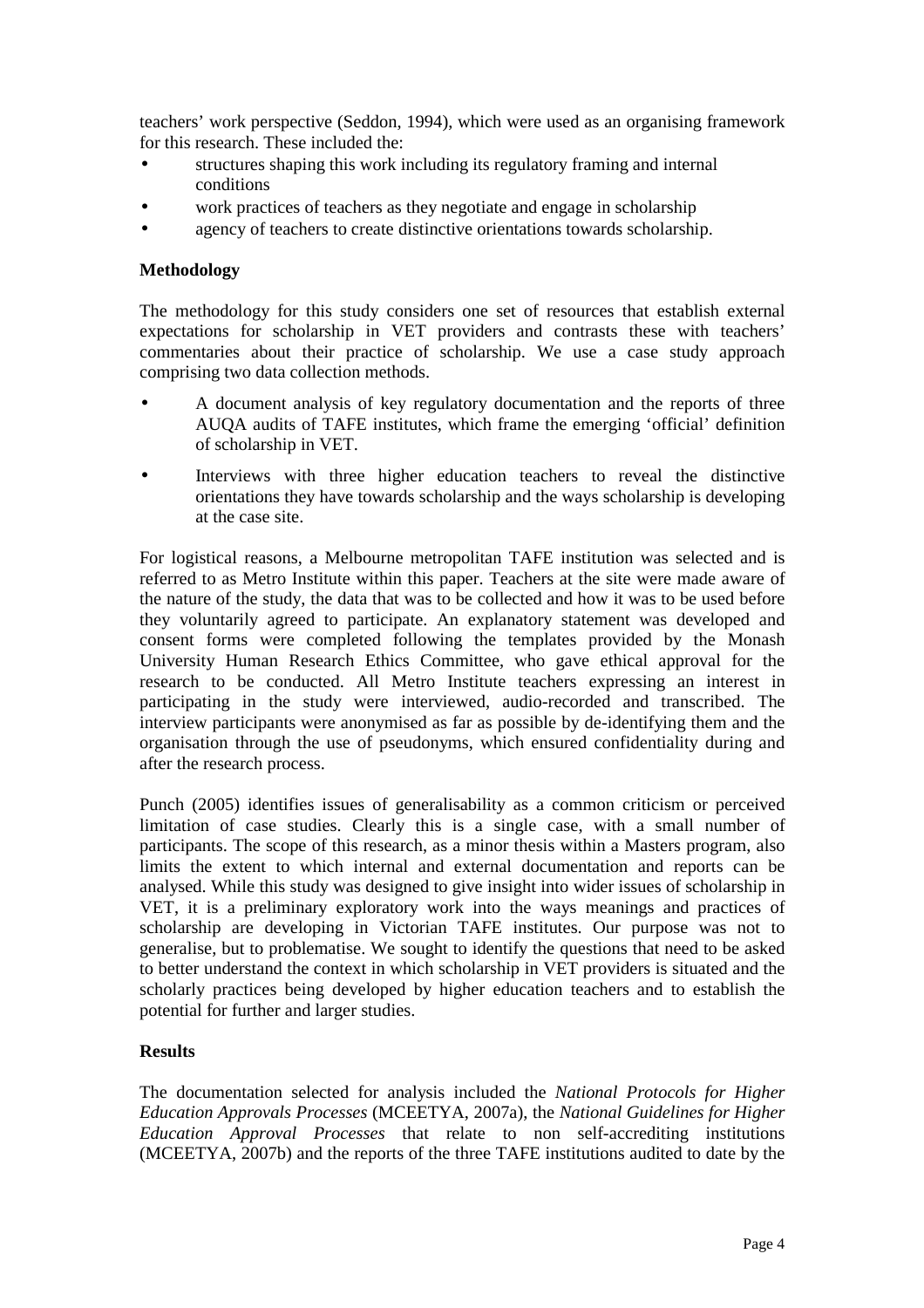AUQA (AUQA, 2009a, 2009b and 2010c), together with the Audit Manual (AUQA, 2010b). The following key points summarise the outcomes of this analysis.

- Scholarship is ascribed a central position within higher education. Scholarship is variously referred to as being a 'core function', 'fundamental concept' and 'underpinning concept'. The nexus between scholarship and research and teaching and learning is described as a 'distinguishing characteristic' of higher education.
- Scholarship is conceptualised within higher education as being cultural, socially constructed and disciplinary.

A 'culture of scholarship' is consistently referenced across the audit reports. Linked with this cultural conception, is the notion that scholarship is a socially constructed phenomenon. While being broadly conceived, the definition of scholarship within the National Protocols is clear - that scholarship involves interaction; interaction with peers and students (MCEETYA, 2007a, p.19). The National Guidelines reflect the established higher education connections between scholarship and the disciplines in which academic staff teach, in addition to scholarship related to teaching and learning (MCEETYA, 2007b). This understanding is brought into sharp focus in the audit report of Box Hill Institute. Here the panel criticises the institute's conception of scholarship as being essentially pedagogical and concludes that the institute must "support staff in maintaining their scholarly currency in the disciplines in which they teach" (AUQA, 2010c, p 19).

Scholarship within VET providers is being characterised culturally and structurally on established norms with its roots in university traditions.

The audit report of Box Hill refer to scholarship as being a normative orientation and that TAFE institutes should reference their understandings, practices and policies to external and established norms (AUQA, 2010c). Paradoxically, while the audit panel at Box Hill make much of collegial discussions with the higher education community to develop definitions of scholarship that is consistent with sectoral norms, the Gordon panel note that "part of the difficulty in applying the concept of scholarship in relation to a VET provider is that it is not even consistently defined across the higher education sector" (AUQA, 2009a, p. 14). The panel go on to note that Boyer's framework of scholarly functions is commonly used within the sector and that TAFE institutions could be "relatively well-placed in the scholarships of teaching and integration, and of application" (p. 14).

Scholarly cultures in VET providers can be enabled through ensuring common understandings are held by internal and external stakeholders and developing supportive HR practices and policies.

The foundation step in the development of a scholarly culture is the development of a shared understanding across the institution of how the organisation defines scholarship, research and connected concepts such as critical and open intellectual inquiry. Managerial staff with VET experience are particularly targeted as having a deficit of understanding (AUQA, 2009b, p. 14) and recruitment of academic and educational leaders with prior higher education experience and qualifications is suggested (AUQA, 2010c, p. 3). The audit reports also consistently question workload allocations and suggest that current practices are unsustainable and do not allow sufficient time release or allowance for scholarly activities.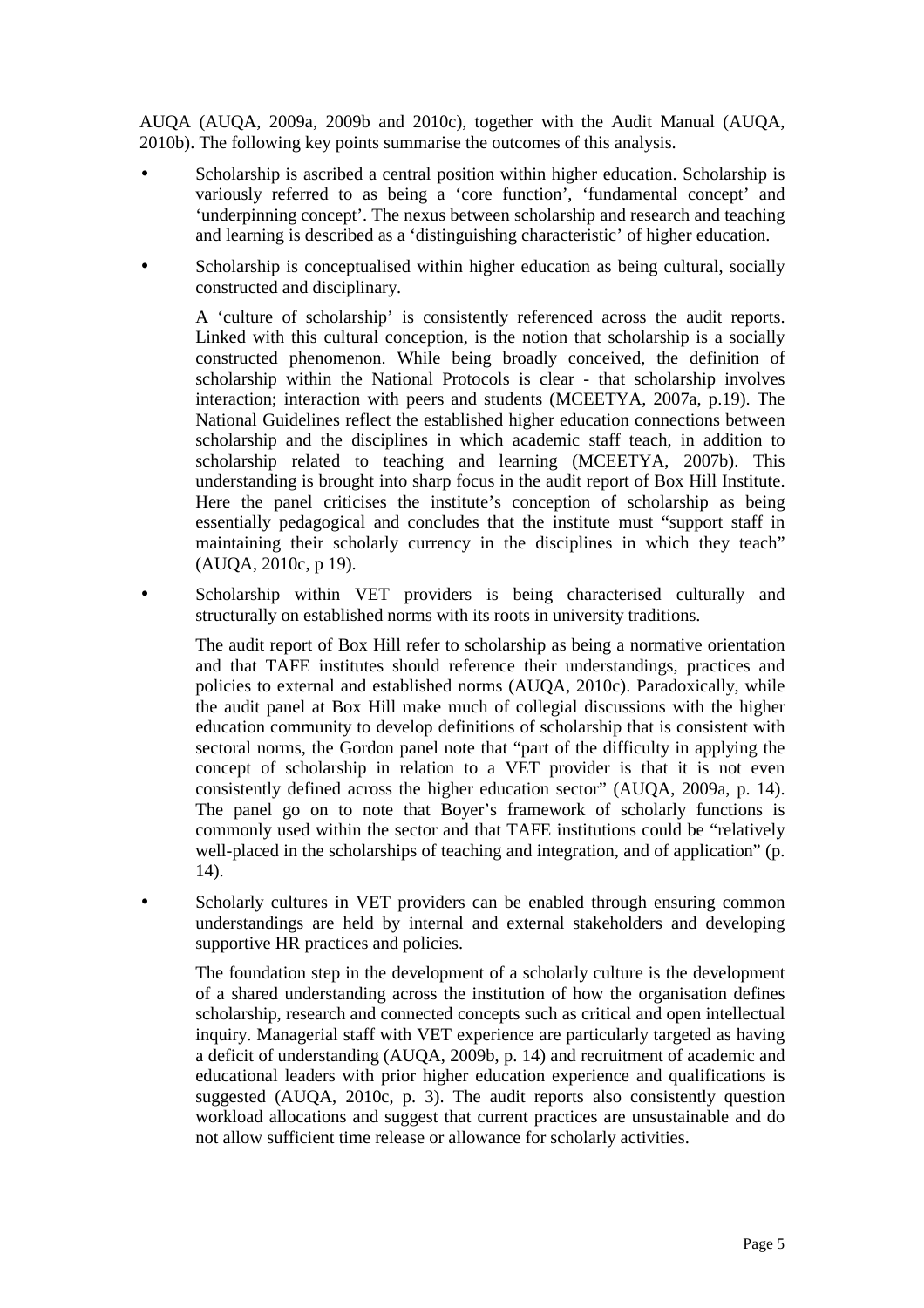The document analysis revealed that the definition of scholarship being developed at the case site would be an important consideration in being able contrast the 'official' discourse and the teachers' commentaries. The perspectives and traditions influencing this definition and the extent to which teachers' scholarly work provides a point of differentiation from normative positions were also investigated further in the interviews.

### *Teacher identities and definitions of scholarship*

Three teachers from Metro's higher education programs agreed to be interviewed for this study. Two interviewees occupied teaching-only positions and the third interviewee held an academic leadership role as the head of one of the degree programs. They taught across three degree programs; two within the visual/performing arts field of study and the other within the sciences. They represented a mixture of part-time and full-time teaching staff and their prior working experience and qualifications varied greatly. Two had PhD qualifications and one had prior experience as the head of a university teaching department. None of the teachers had worked in TAFE prior to their recruitment to Metro, although their prior teaching experience included school, university and industry-based educational settings.

Metro's higher education teachers demonstrate a merging of connections to the practice of their profession in industry contexts, their role as teacher and the scholarly traditions of their discipline, but with different priorities. The issue of connections to professional practice and industry was very important for the teaching-only staff in particular. Both teachers articulated strong sentiments about the importance of being able to "do what you teach" and that staff should be current in their professional experience. However, The head of a centre's higher education programs described his role primarily in the context of his engagement with the academic discipline and being 'known' for his work the field.

The official discourse and the teachers' commentaries were in clear agreement regarding the centrality of scholarship to teaching and learning in higher education. Both hold that the connection between scholarship and teaching is what sets higher education apart from VET; from its role in informing higher education curriculum and teaching practice and also from the perspective of the role and work expectations of teachers. However, there are dissonances between the views of the auditors and teachers on how scholarship can be understood in VET environments. AUQA's understandings of the structure of knowledge and how that affects the practice of knowledge generation, abstraction and application is primarily framed as a disciplinary notion. While the teachers at Metro also tend to define scholarly activities within a disciplinary framework and the particularities and traditions of their academic field, they do stress the importance of more applied ways of knowing through the practice of their profession. Bearing in mind that all three staff interviewed had research-based higher qualifications and/or extensive teaching experience in university settings, they were unequivocal that professional practice and generation and application of knowledge in a vocational context was an important feature of their programs **and** their approach to scholarship and teaching.

In considering how they conceptualised their roles as scholars, all interviewees made reference to scholarship as supporting their own learning. All three make observations around the need for scholarship to be prioritised if Metro values their higher education staffs' continuing education and learning. In elaborating on how scholarship informs teaching practice, interviewees made statements about teachers learning while teaching. As one interviewee succinctly stated "good teachers say they learn like their students and students with good teachers learn together". Two interviewees in particular used strongly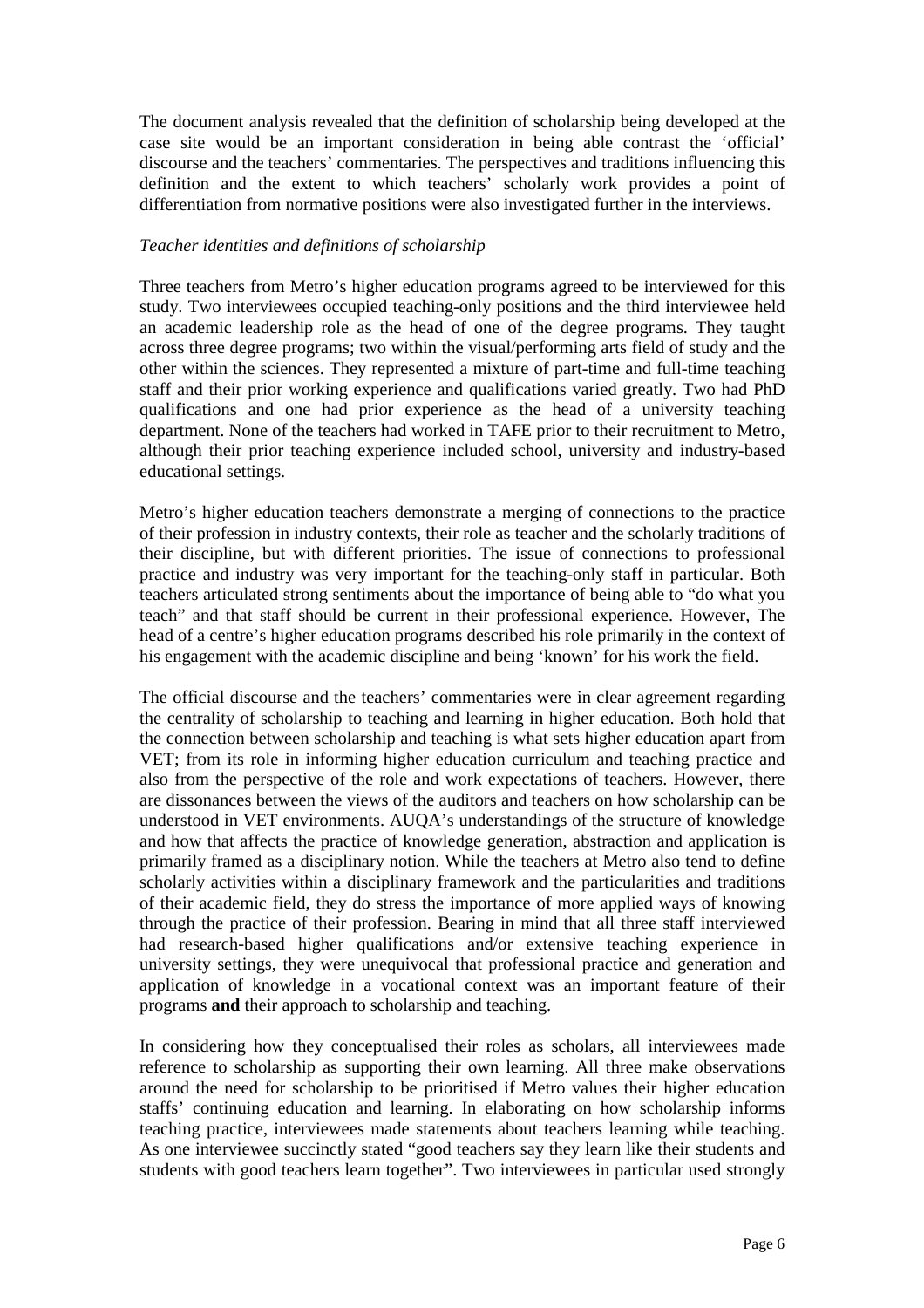worded expressions to articulate the importance of the connection between scholarship and lifelong learning for staff and students. These ranged from positive perspectives of scholarship enabling inspired teaching when staff remain engaged in learning and exploring the vast field of their discipline to the converse when staff stop learning they "may as well shrivel up and die".

# *Exercising agency in the practice of scholarship*

The analysis of interview data suggests that teachers and managers are exercising their agentic capacities to make sense of the organisational space they occupy and create hybrid scholarly cultures. This space is described by higher education teachers as predominately managerial and exhibiting a lack of scholarly structures and values that they hold as important and necessary. The perceptions of the interviewees were that managers at the site saw work as productive if it aligned to existing VET paradigms about teaching and the duties directly related to teaching. They acknowledge the organisation's efforts to take on expectations of scholarship and create mechanisms to support its practice, but time to undertake scholarship was consistently raised as a significant barrier; a challenge that they struggle to resolve. Given the strength of the interviewees' commentary about the importance of scholarship to them professionally and personally, it was perhaps unsurprising that they articulated sense of loss over their inability to devote the time to scholarship. Their discourse on this issue was often ardent and their situation was variously portrayed as "de-skilling", "untenable" and a "real struggle".

In response to this managerial culture and despite the limitations imposed by the terms and conditions of their work, the interviewees all provided evidence of their agentic capacities to shape their work practices. Self-directed and individually-constructed scholarly activities are occurring at Metro informed by individuals' biographically informed notions of scholarship and the traditions of their discipline. One interviewee remarked that they are inventing their own things to do and ways around the issues. Another commented that their scholarship was occurring "off their own bat". These are "extra-curricular kinds of things you do because you believe in it and think it's important", [although] it would be easier not to". The interviewees were collaborating on works with others, consulting in industry, sourcing and performing alongside seminar guests, writing editorials and research papers, developing and reviewing curriculum and submitting abstracts and presenting at conferences. The social construction of scholarship and the sharing of academic pursuits are, however, largely occurring outside the institution. One interviewee again observes that this is largely workload driven and that the volume of teaching occurring across the timetable makes it difficult for staff to meet collegially.

#### *Forming hybrid cultures*

At Metro hybrid cultures are emerging, including differing views on the extent to which Metro should emulate the culture and practices perceived to exist in a university. The analysis of interview data also suggests that the agentic orientations of teachers and managers fill the absence of strong scholarly cultures and structures to support the practice of scholarship. Being neither a VET nor a university space, within higher education at Metro there is a blending of managerial, corporate and academic identities, cultures and communities, each carrying with them distinctive orientations to scholarship and its connection to teaching. As the interviewees are reconciling their scholarly beliefs, understandings and practices within the organisational spaces they occupy, they provided evidence of their adaption, resistance and filtering of these expectations in varying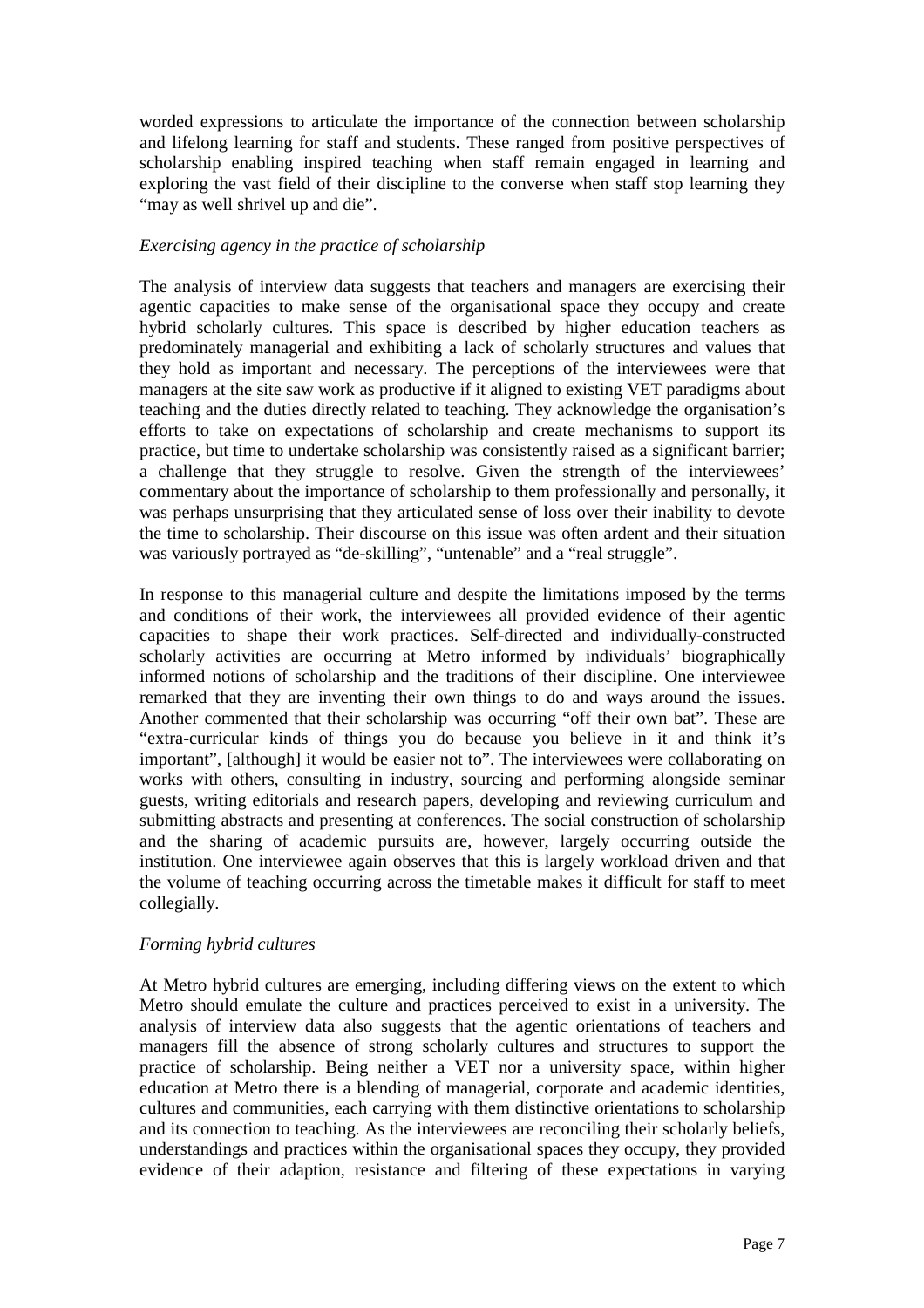degrees of reactivity. At one extreme there was talk of "campaigns" and at the other a more passive response of saying "well I'll just forget my higher ed load and I'll be happy with just my vocational diploma load".

The introduction of higher education at Metro has introduced sub-cultures and two values systems as higher education provision matures and the proportions of higher education teachers and students increase. The interviewees all spoke of opportunities to involve these emerging academic communities, if workload redistributions and allowances were made. All interviewees called for more dialogue between staff and managers and for centres to take a lead role in the development of scholarly cultures. Metro's higher education teachers also suggested that the organisation give more recognition to the capacity of these academic communities to shape their own direction and practices. By developing stronger centre-based communities with responsibilities for supporting scholarship in a way that makes sense for the discipline and the teaching and learning priorities of the particular programs, one interviewee suggested that this also enabled the tensions over administrative versus academic issues to be resolved. This clearly signals a shift in the traditional arrangements of influence and decision-making at Metro, where control is exercised through VET managerial structures.

#### **Discussion**

The pursuit of scholarship, practice of their profession and commitment to education are central to Metro teachers' notions of themselves and their roles as higher education teachers. Scholarship is seen by these teachers as a mechanism for remaining connected to and known in a professional sense within the field and their colleagues in the academic community. The identities of higher education teachers in VET providers have been found to be strongly rooted in teaching (Young, 2002) and therefore teachers tend to perceive scholarly activity in terms of enhancing their teaching and the student experience and ensuring mastery and currency of existing knowledge (Harwood and Harwood, 2004). While maintaining mastery and currency is important for Metro's teachers, so too is their contribution to the generation of new ideas and knowledge with an applied focus. Scholarship is, however, problematic in VET providers (Young, 2002 and Wheelahan *et al*, 2009) and the struggle over its practice has clearly emerged in this study and mirrors the findings within the literature. A lack of time, scholarly values and cultures and prevailing managerial traditions make the pursuit of scholarship difficult and restrict teachers' agency. Teachers are however, variously filtering, contesting and accommodating this reality with examples of passive and active resistance.

Young (2002) and Harwood and Harwood (2004) recognise the enormous commitment of further education lecturers working on higher education programs, despite the challenges. Turner, McKenzie and Stone (2009) call on providers to give teachers time and space to develop as HE in FE professionals and this study has also highlighted the capability and commitment of higher education teachers in TAFE to contribute to the body of knowledge within their disciplines and in teaching and learning. For this potential to be realised however, institutions must recognise the value and the time it takes to be engaged in these activities and its importance for quality higher education teaching in general. In this process existing paradigms will be challenged as to what constitutes teachers' work in these settings. Also contested will become questions over who supports, manages and evaluates this work. Policy makers and regulators also need to develop new ways to frame and support scholarship in VET providers. Not least of which, is the recognition that in becoming both VET and higher education providers, TAFE institutions have by default become new hybrid forms regardless of whether these are 'officially' recognised in the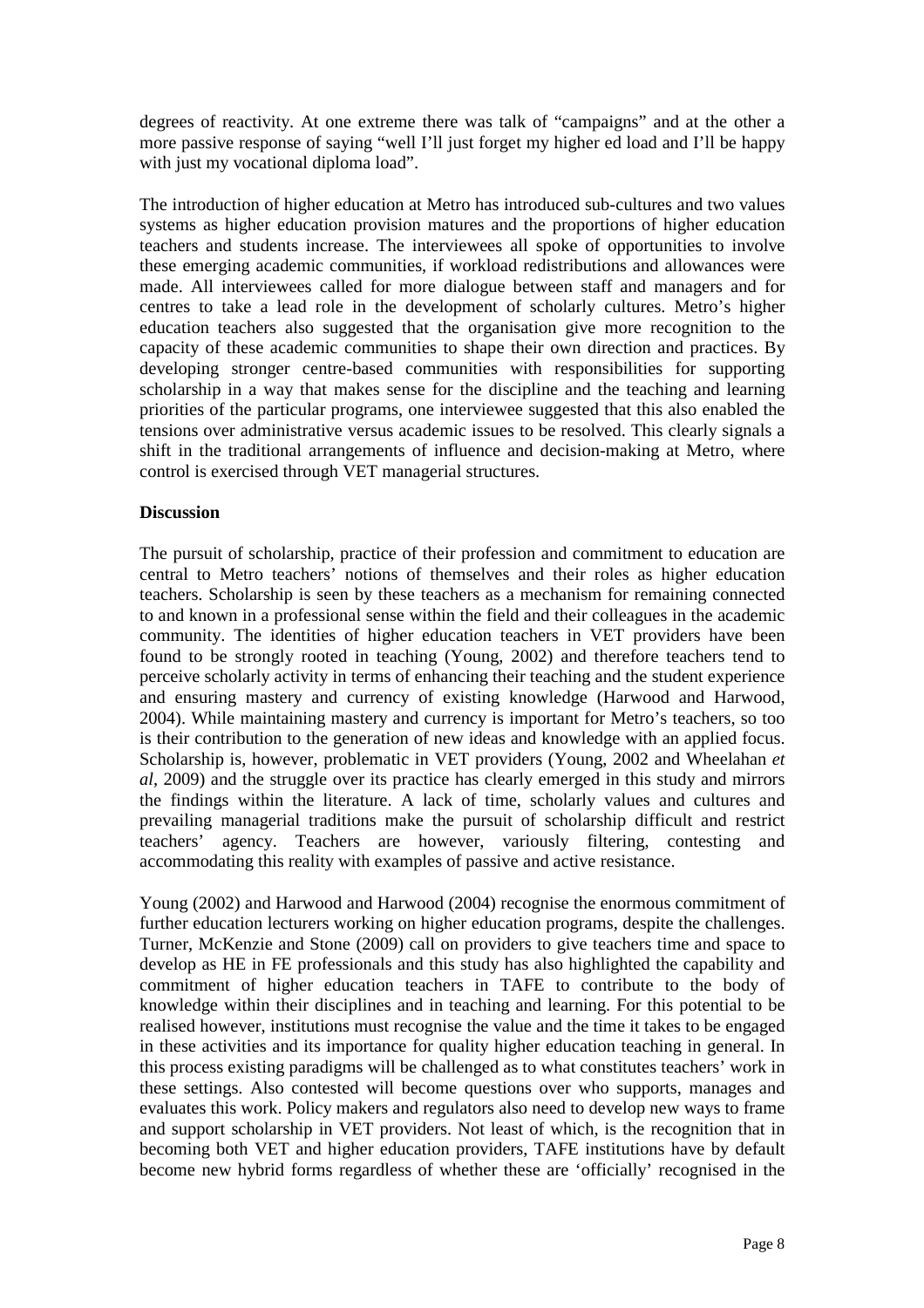regulatory protocols or not. Like the hybrid 'HE in FE' culture (Turner *et* al, 2009) Metro's identity as an organisation is not at a mid-point between TAFE institute and university. The identities of mixed-sector organisations and their higher education teachers are a fusion of educational, professional and academic notions and the extent to which this diversity is acknowledged and given legitimacy is important in establishing the role of TAFE in the tertiary education environment.

# **Concluding thoughts**

The practice and defence of scholarship by higher education teachers in TAFE and the emergence of new institutional communities, flags that a range of problematics will emerge for further inquiry. The evolution of an integrated tertiary regulator and policy settings will continue to reframe the meaning and practice of scholarship in VET. The establishment of TEQSA will see some shift in the forces that shape scholarship in VET providers, as will potential changes to higher education funding regimes. How this restructuring occurs and its affect within these hybrid mixed-sector institutions warrants continued attention. Furthermore, as Angus and Seddon (2000, p. 169) note, new ways of working and forms of rationality can be constructed within the boundaries of possibilities and limitations through the exercise of agency. They foreground however, that these "politics of possibility" are not the work of solitary, calculating individuals, but of collectives that strive to shape their practice within the institutional spaces they occupy and the discourses of their communities. Shifts will occur internally within these institutions as academic communities grow and establish themselves within the fabric of the organisation. Therefore the agentic capacities of teachers and managers to continue to shape practice and create possibilities for action also reveal potential for future research.

### **References**

Angus, L. & Seddon, T. (2000). Social and organisational renorming of education, in *Beyond nostalgia: reshaping Australian education*. Melbourne: ACER. 151-169.

Australian Universities Quality Agency (AUQA). (2009a). *Report of an audit of the Gordon Institute of TAFE (Higher Education).* Retrieved from <http://www.auqa.edu.au/files/reports/auditreport\_gordon\_2009.pdf>.

Australian Universities Quality Agency (AUQA). (2009b). *Report of an audit of Northern Melbourne Institute of TAFE (Higher Education).* Melbourne: AUQA. Retrieved from <http://www.auqa.edu.au/files/reports/auditreport\_gordon\_2009.pdf>.

Australian Universities Quality Agency (AUQA). (2010b). *Audit manual.* Version 7.1. Retrieved from

<http://www.auqa.edu.au/files/auditmanuals/audit\_manual\_version\_7.1\_webversion.pdf>.

Australian Universities Quality Agency (AUQA). (2010c). *Report of an audit of Box Hill Institute of TAFE (Higher Education).* Retrieved from <http://www.auqa.edu.au/files/reports/auditreport\_boxhill\_2010.pdf>.

Department of Education, Employment and Workplace Relations (DEEWR). (2008). *Audit handbook for non self-accrediting higher education providers.* Version 3. Canberra: DEEWR. Retrieved from

<http://www.deewr.gov.au/HigherEducation/Programs/Quality/HEPS/Documents/AuditH andbook.pdf >.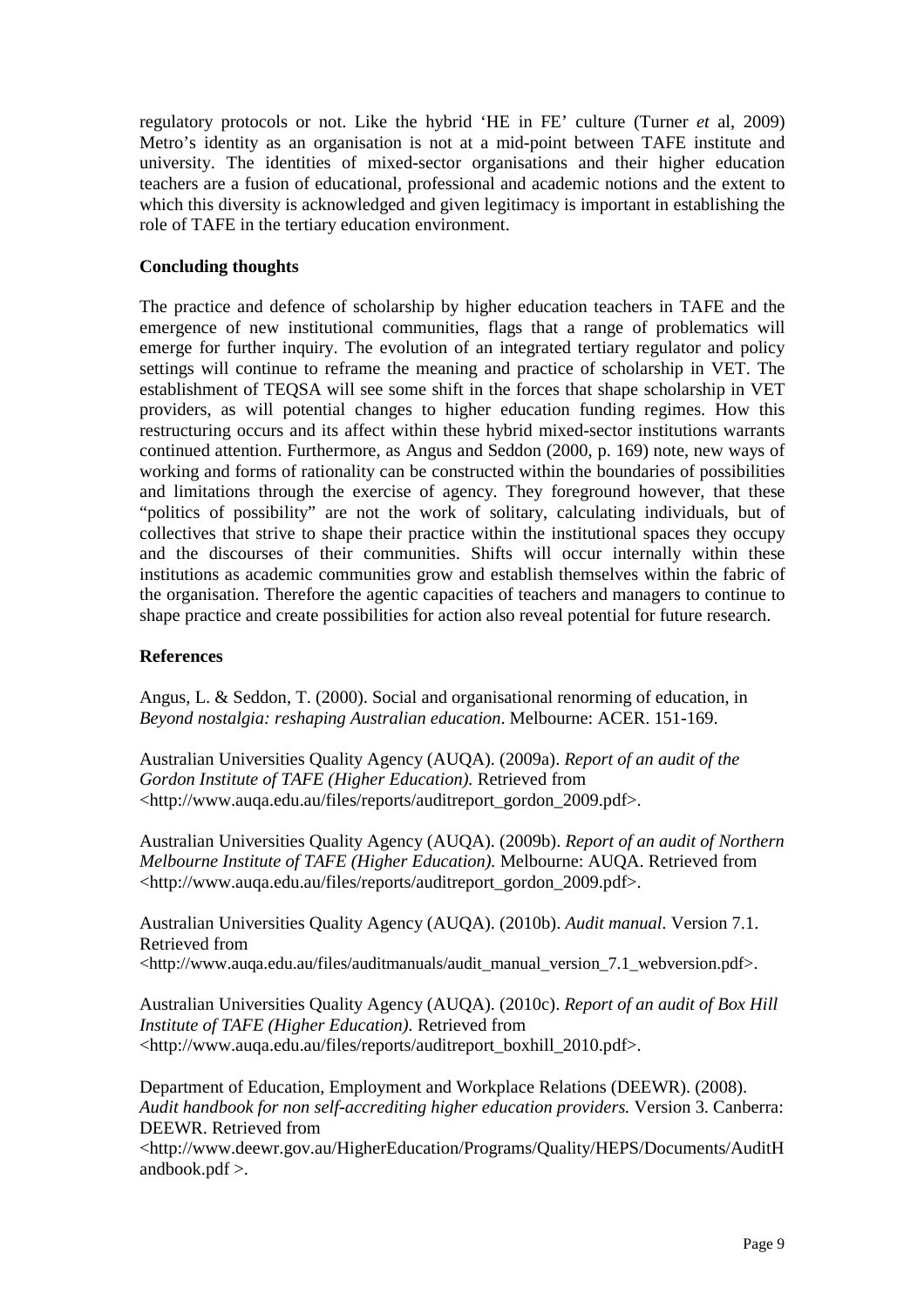Harwood, J. & Harwood, D. (2004). Higher education in further education: delivering higher education in a further education context – a study of five south west colleges. *Journal of Further and Higher Education, 28*(2), 153-164.

Kelly, A., Wheelahan, L. & Billet, S. (2009). Betwixt and between: higher education teachers in TAFE. *Proceedings of the 12th annual AVETRA conference.* AVETRA. Retrieved from <http://www.avetra.org.au/annual\_conference\_papers.shtml>.

Levin, J.S. (2004). The community college as a baccalaureate-granting institution. *The Review of Higher Education*, 28(1), 1-22.

Ministerial Council on Education, Employment, Training and Youth Affairs (MCEETYA). (2007a). *National Protocols for Higher Education Approval Processes*. Retrieved from

<http://www.deewr.gov.au/HigherEducation/Programs/StudentSupport/NationalProtocols forHEApprovalProcesses/Documents/NationalProtocolsOct2007.pdf>.

MCEETYA. (2007b). Guidelines for the registration of non self-accrediting higher education institutions and the accreditation of their courses. *National Guidelines for Higher Education Approval Processes*. Retrieved from <http://www.deewr.gov.au/HigherEducation/Programs/StudentSupport/NationalProtocols forHEApprovalProcesses/Documents/NationalGuidelinesOct2007\_AandB.pdf>.

Parry, G. (2009). Higher education, further education and the English experiment. *Higher Education Quarterly,* 63(4), 322-342.

Parry, G., Davies, P. & Williams, J. (2004). *Difference, diversity and distinctiveness: higher education in the learning and skills sector* (2<sup>nd</sup> ed.).London: Learning and Skills Development Agency.

Punch, K.F. (2005). *Introduction to social research: quantitative and qualitative approaches* (2<sup>nd</sup> ed.). London: SAGE Publications.

Seddon, T. (1994). Teachers' work and political action. In T. Husen and N. Postlethwaite (Eds.) *International encyclopaedia of education* (Vol. 10 , pp. 6132-6139). Oxford: Pergamon.

Turner, R., McKenzie, L., & Stone, M. (2009). 'Square peg – round hole': the emerging professional identities of HE in FE lecturers in a partner college network in south-west England. *Research in Post Compulsory Education, 14*(4), 355-368.

Turner, R. McKenzie, L.M., McDermott, A.P. & Stone, M. (2009). Emerging HE cultures; perspectives from CETL award holders in a partner college network. *Journal of Further and Higher Education, 33*(3), 255-263.

Wheelahan, L., Moodie, G., Billet, S. & Kelly, A. (2009). *Higher education in TAFE.* Adelaide: National Centre for Vocational Education Research. Retrieved from <http://www.ncver.edu.au/publications/2167.html>.